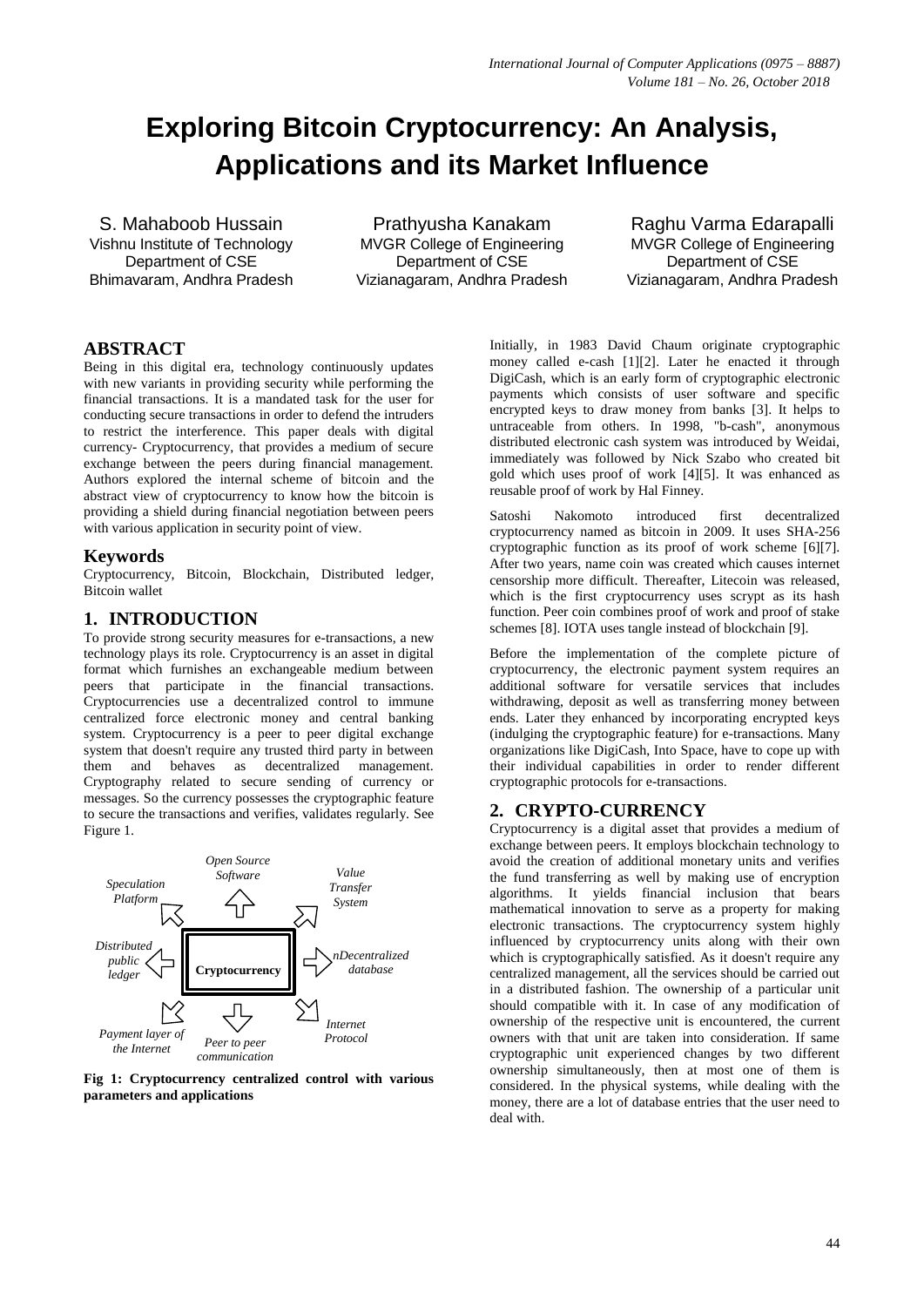

**Fig 2: Cryptocurrency peer-to-peer transactions working scheme** 

When cryptocurrency takes its part in the value communication, it includes the network of peers where each peer has complete information of the transactions and their histories. The working scheme of cryptocurrency fits in five different stages- request, validation, new block creation, incorporating new block, complete as shown in Figure 2.

Sender peer requests for a transaction to the peer network. This request has been sent to peer to peer network where the request broadcasts to all the nodes in the network. Here each node acts as miners where the transaction needs to be validated.

Mining is the crucial part of the cryptocurrency mechanism where the request is validated and confirmed by miners by creating a new block that includes cryptocurrency along with time stamps, contracts, records and other transactions.

Cryptocurrency is the digital commodity used in financial transactions which have the properties like no intrinsic value, no physical form and not determined by the central authority. After the creation of the block, it is incorporated with the previous blockchain to become permanent and unalterable. The completed format will be sent to the receiver.

Table 1 describes the types of crypto-currencies, their attributes - market price, the network on which they operate, algorithm used in their respective scheme. At early stage, bit coin was introduced in 2009 which became a prime model for cryptocurrency. Later in 2011, Litecoin is introduced which operates in its network and uses a separate function- scrypt instead of SHA-256 in proof of work for hashing that requires more memory space and possess slower performance in all types of ideal payments compared to other cryptocurrencies.

Ripple, a privately owned company introduced crypto token in 2012 for validating the transactions and to achieve integrity by making use of its own protocol called consensus [10]. Unlike bitcoin, it operates in a centralized way for computing. Ethereum is the first and foremost distributed computing system which is an open source, programmed with its own language and uses blockchain as its database protocol [11]. Ethereum is energy consumable and relatively slow and the programs smart contracts that written in built-in language are vulnerable to hacking. In 2017, bitcoin cash was implemented that resembles bitcoin by increasing the block size more than 8Mb for enforcing block chain technology.

# **2.1 Bitcoin**

Bitcoin is a cryptocurrency which is in the form of electronic cash. It is a digital currency that depends on the blockchain design that counters all the centralized banking systems.

Its internal design solves the problem of double spending which same single digital token can be spent more than once. To provide security, it uses the mechanism of the distributed ledger where all the transactions are recorded [12].

| <b>Cryptocurrency</b> | Launched year | <b>Market price</b> | <b>Network</b>       | Another name                                       | <b>Algorithm</b> and<br>type of program |
|-----------------------|---------------|---------------------|----------------------|----------------------------------------------------|-----------------------------------------|
| <b>Bitcoin</b>        | 2009          | \$163 billion       | Peer to peer network | NA                                                 | Double SHA-256                          |
| lite coin             | 2011          | \$10 billion        | Litecoin Network     | alt-coin                                           | scrypt                                  |
| Ripple (XRP)          | 2012          | \$32 billion        | Ripple network       | Crypto-token called XRP/<br><b>Bridge Currency</b> | consensus protocol                      |
| Ethereum(ether)       | 2015          | \$70 billion        | Ethereum network     | Native Ether (ETH)                                 | Smart contracts,<br>blockchain          |
| Bitcoin cash          | 2017          | \$19 billion        | Distributed network  | hard fork                                          | proof-of-work                           |

**Table 1. Types of cryptocurrencies with market price and the network**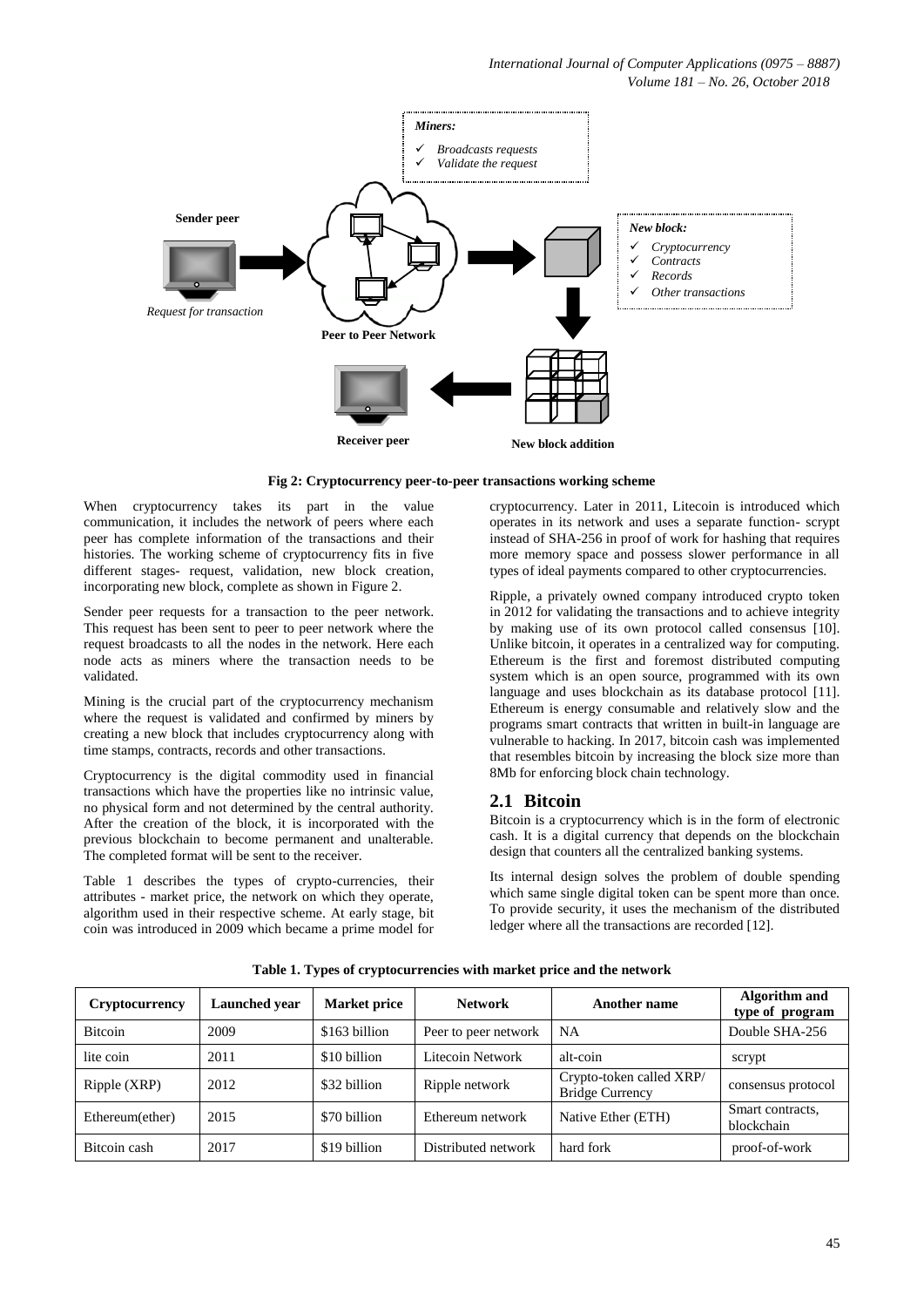

**Fig 3: Wallet program functionalities and services** 

# **2.2 BitCoin Wallet**

As shown in Figure 3, bitcoins are stored in a special program called wallet which consists of two functions- distributing public keys and another for signing the transactions [13]. It is used to generate the address where the address itself called as a public key. For acquiring and broadcasting information purpose, it should be interacted with peer to peer network. Wallet system depends on public key distribution, signing and networked functions. Based on this criterion, wallet programs are of three types- full service, signing only and distributed only. This figure 3 portrays step by step procedure in that respective wallet program. Compared to all the other fullservice wallet program is easy to use. But it is prone to attacking the private keys used by the device directly connected to the Internet. In order to overcome the problem, keys are signed by applying hash and also separated by keeping the private keys in a separate wallet. Thus, the signing only wallets provide more security by combining with a networked wallet which interacts with peer to peer network. In the next level, the keys are distributed in order to avoid the reuse of keys.

# **2.3 Block Chain**

The blockchain is the collection of blocks or records which are linked through cryptography and produces the succeeding block by inserting the information resulted from the previous block by applying cryptographic hash on it [14]. Its internal design protects the data from modification by providing a feature of the openly distributed ledger, that stores all the transactions in an efficient and permanent way. Blockchain suites mostly to peer to peer network where each new block of data will be validated and stores the transactions permanently.

Figure 4 depicts the internal structure of blockchain where the previous block is hashed cryptographically that produces a signature which will be inserted to a succeeding block where the hash contains the timestamp and transaction data, which is represented as Merkle tree<sup>1</sup>. In this way, one block of data is linked to another block cryptographically to produce an efficient output block. Thus, it will be more resistant for the modification from the outside world (hacking). Each signature resulted from every block is owned and verified by the miners, acts as peers in the network.



#### **Fig 4: Blockchain secured internal structure**

# **3. APPLICATIONS OF CRYPTOCURRENCY**

Cryptocurrency is a digital asset which cannot be altered during its existence and persist as their transactions are recorded in the distributed ledger. Their internal schematic design technology makes them resistant to all types of attacks from the outside world. It gives a counter to all centralized banking systems where the transactions are negotiated between only two peers which are connected through a network. In case of any security issues, applications like semantic forensic are existed to detect the cyber crimes and fraud operations using cognitive predictive task with behavioural patterns on the Web [15].

They have a wide range of applications in various domains.

- *A censorship resistant alternative of wealth*: cryptocurrencies, such as bitcoin , act as a censorship-resistant alternative store of wealth that only the individual with the private keys to the wallet has access to
- *Ethical business practices*: As the blockchain used to record every transaction so that it can lead to strong ethical practices in a business domain.

**<sup>.</sup>** 1 Leaf nodes hold hash of the block and non-leaf node holds cryptographic hash of leaf nodes